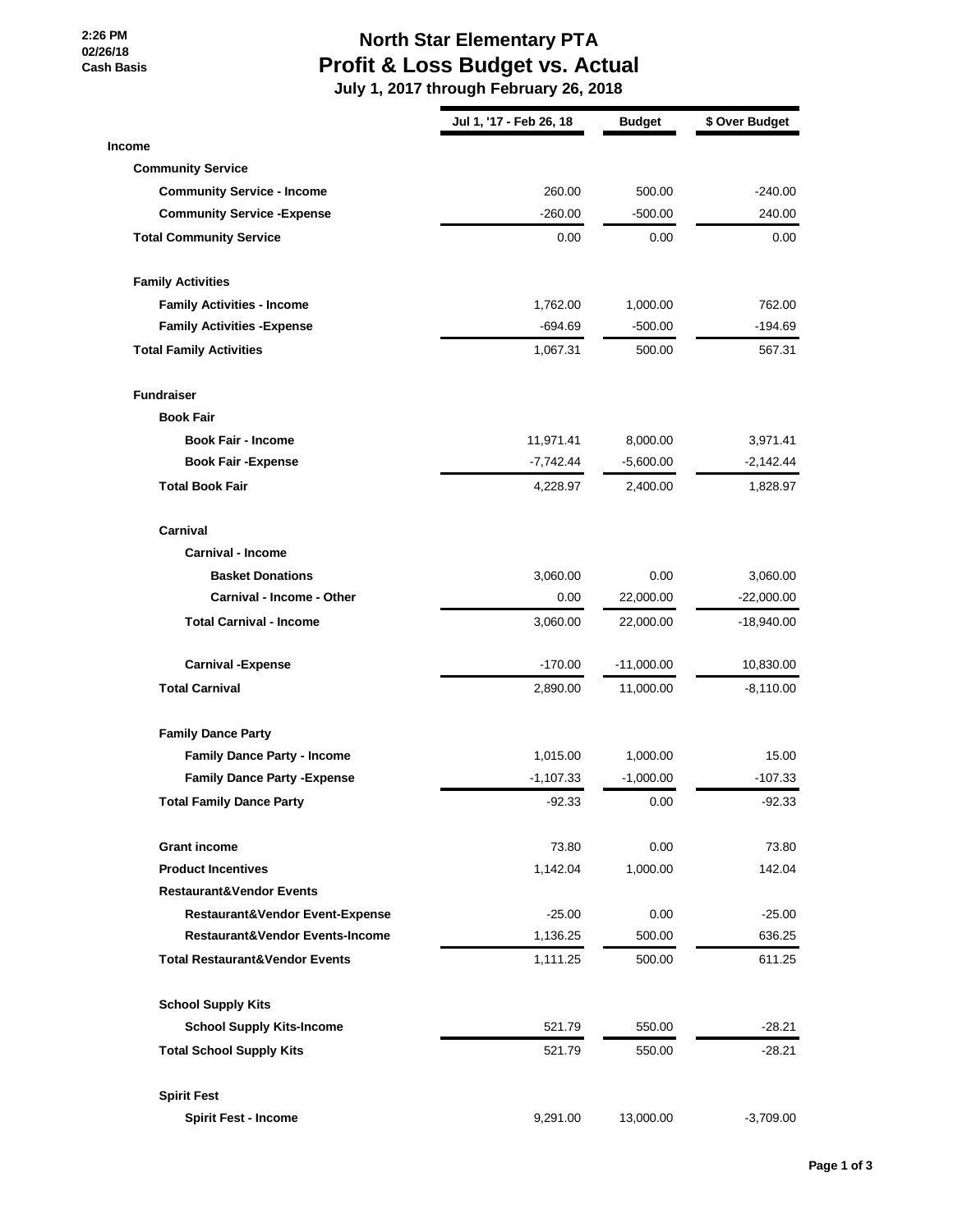**2:26 PM 02/26/18 Cash Basis**

## **North Star Elementary PTA Profit & Loss Budget vs. Actual**

 **July 1, 2017 through February 26, 2018**

|                                     | Jul 1, '17 - Feb 26, 18 | <b>Budget</b> | \$ Over Budget |
|-------------------------------------|-------------------------|---------------|----------------|
| <b>Spirit Fest -Expense</b>         | -844.36                 | $-900.00$     | 55.64          |
| <b>Total Spirit Fest</b>            | 8,446.64                | 12,100.00     | $-3,653.36$    |
| <b>Tile Night</b>                   |                         |               |                |
| <b>Tile Night - Expense</b>         | $-2,332.39$             | $-1,250.00$   | $-1,082.39$    |
| Tile Night - Income                 | 2,797.00                | 1,500.00      | 1,297.00       |
| <b>Total Tile Night</b>             | 464.61                  | 250.00        | 214.61         |
| <b>Total Fundraiser</b>             | 18,786.77               | 27,800.00     | $-9,013.23$    |
| <b>Interest Income</b>              | 0.63                    | 1.00          | $-0.37$        |
| Membership                          |                         |               |                |
| <b>Membership - Income</b>          | 3,385.00                | 2,500.00      | 885.00         |
| <b>Membership-Expense</b>           | $-1,742.00$             | $-1,300.00$   | $-442.00$      |
| <b>Total Membership</b>             | 1,643.00                | 1,200.00      | 443.00         |
| <b>PTA Donations</b>                | 105.00                  | 100.00        | 5.00           |
| <b>Spirit Wear</b>                  |                         |               |                |
| <b>Spirit Wear - Income</b>         | 3,817.75                | 6,000.00      | $-2,182.25$    |
| <b>Spirit Wear - Expense</b>        | $-1,266.45$             | $-4,600.00$   | 3,333.55       |
| <b>Total Spirit Wear</b>            | 2,551.30                | 1,400.00      | 1,151.30       |
| <b>Staff Appreciation</b>           |                         |               |                |
| <b>Staff Appreciation - Income</b>  | 1,075.00                | 1,000.00      | 75.00          |
| <b>Staff Appreciation - Expense</b> | $-1,052.73$             | $-2,105.00$   | 1,052.27       |
| <b>Total Staff Appreciation</b>     | 22.27                   | $-1,105.00$   | 1,127.27       |
| Yearbook                            |                         |               |                |
| Yearbook - Income                   | 0.00                    | 8,500.00      | $-8,500.00$    |
| Yearbook - Expense                  | 0.00                    | $-7,000.00$   | 7,000.00       |
| <b>Total Yearbook</b>               | 0.00                    | 1,500.00      | $-1,500.00$    |
| <b>Total Income</b>                 | 24,176.28               | 31,396.00     | $-7,219.72$    |
| <b>Expense</b>                      |                         |               |                |
| <b>Academic Competition</b>         |                         |               |                |
| <b>National Geography Bee</b>       | 145.00                  | 145.00        | 0.00           |
| <b>Science Olympiad</b>             | 0.00                    | 25.00         | $-25.00$       |
| <b>Spelling Bee</b>                 | 183.50                  | 183.50        | 0.00           |
| <b>Total Academic Competition</b>   | 328.50                  | 353.50        | $-25.00$       |
| <b>Charitable Assistance</b>        | 6.50                    | 500.00        | $-493.50$      |
| <b>Copy/Printing</b>                | 0.00                    | 500.00        | $-500.00$      |
| <b>Field Day</b>                    | 0.00                    | 250.00        | $-250.00$      |